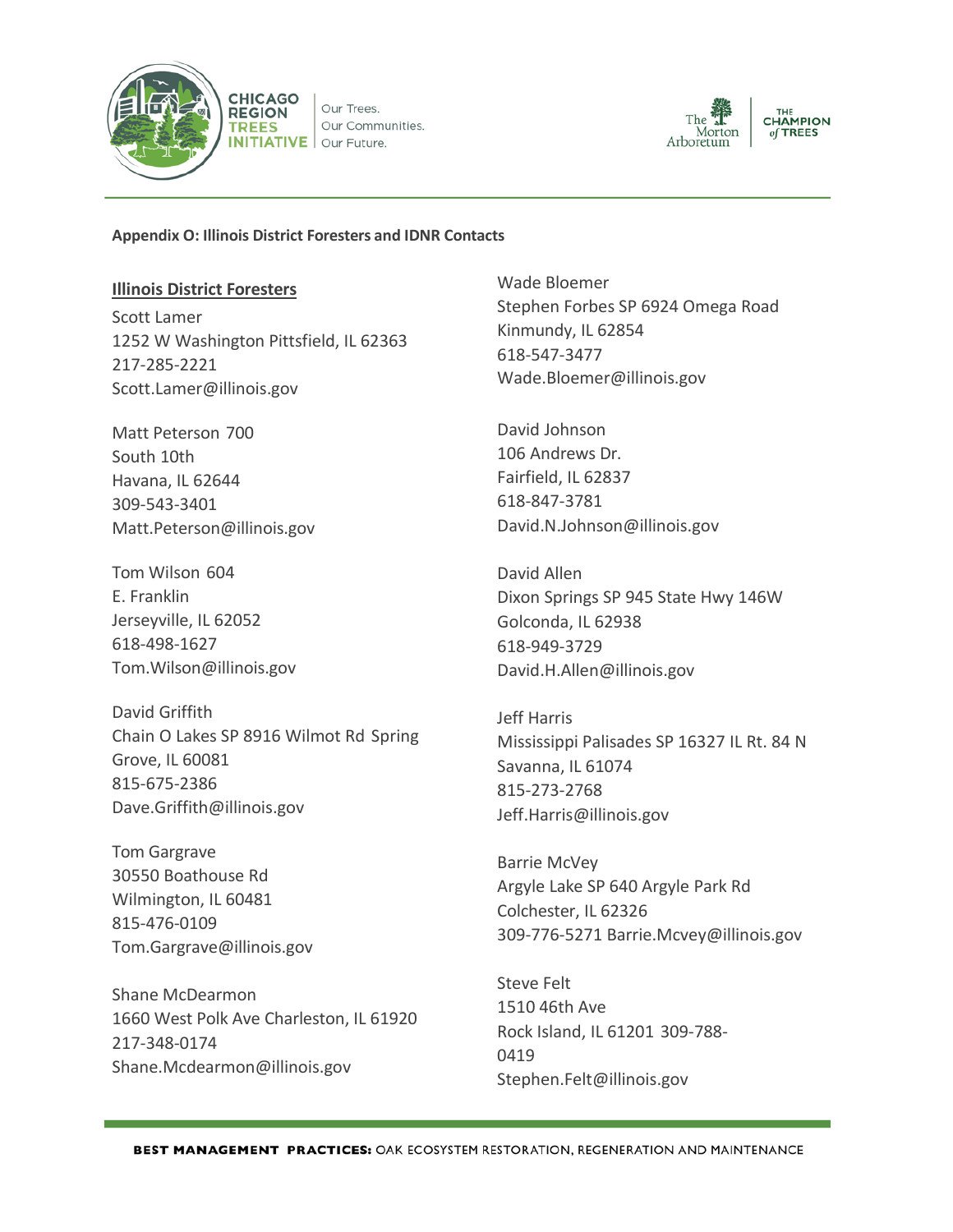

Our Trees. Our Communities. **INITIATIVE** Our Future.



Randy Timmons P.O. Box 860 124 W. William St Seneca, IL 61360 815-357-8846 [Randy.Timmons@illinois.gov](mailto:Randy.Timmons@illinois.gov)

Mark Koch Eldon Hazlet SP 20100 Hazlet Park Rd Carlyle, IL 62231 618-594-4475 [Mark.Koch@illinois.gov](mailto:Mark.Koch@illinois.gov)

Mark Brown World Shooting and Recreational Complex One Main Event Dr. Suite 140 Sparta, IL 62286 618-295-2877 [Mark.V.Brown@illinois.gov](mailto:Mark.V.Brown@illinois.gov) 

## **[Illinois DNR](https://www.dnr.illinois.gov/about/offices/Pages/default.aspx) Offices**

Illinois DNR offers services at various office locations around the state of Illinois, listed below.

Information about the Department and its programs, services, policies and procedures is available at the following locations:

## **Springfield**

One Natural Resources Way Springfield, IL 62702-1271 217-782-6302

Benjamin Snyder Lake Murphysboro SP 52 Cinder Hill Drive Murphysboro, IL 62966 618-565-2828 [Benjamin.snyder@illinois.gov](mailto:Benjamin.snyder@illinois.gov)

**RegionaI-Northwestern**

**Illinois** For all inquiries, please contact Morrison Rockwood State Park 815-772-4708 **Region II Office - Northeastern Illinois** 2050 West Stearns Road Bartlett, IL 60103 847-608-3100

**Region III Office - East Central Illinois** 7240 Ranger Road DeWitt, IL 61735 217-935-6860

## **Region IV Office - West Central Illinois**

For all inquiries, please contact Pere Marquette State Park 618-786-3323

**Region V Office - Southern Illinois** 11731 State Highway 37

Benton, IL 62812 618-435-8138